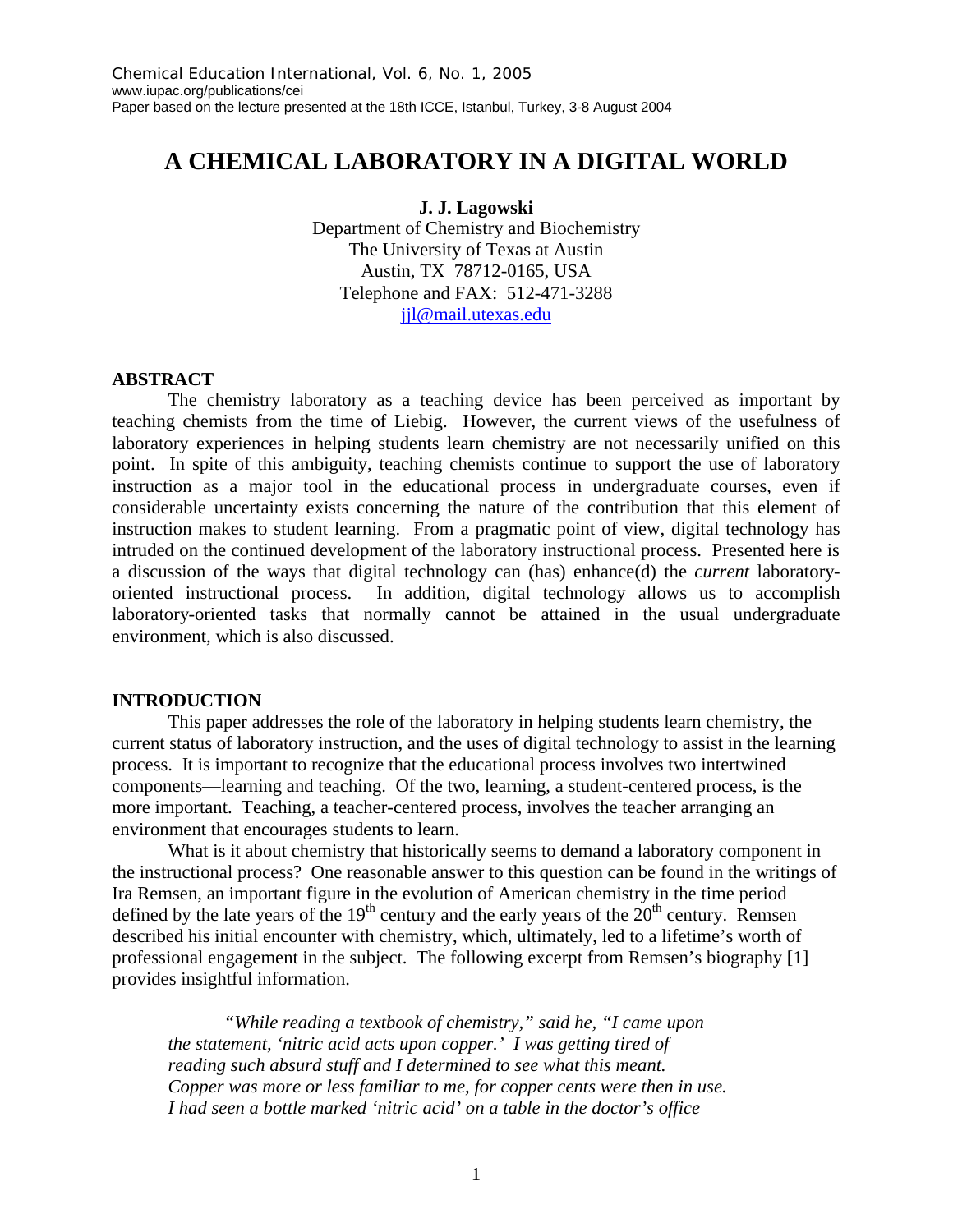*where I was then 'doing time!' I did not know its peculiarities, but I was getting on and likely to learn. The spirit of adventure was upon me. Having nitric acid and copper, I had only to learn what the words 'act upon' meant. Then the statement, 'nitric acid acts upon copper,' would be something more than mere words. All was still. In the interest of knowledge I was even willing to sacrifice one of the few copper cents then in my possession. I put one of them on the table; opened the bottle marked 'nitric acid;' poured some of the liquid on the copper; and prepared to make an observation. But what was this wonderful thing which I beheld? The cent was already changed, and it was no small change either. A greenish blue liquid foamed and fumed over the cent and over the table. The air in the neighborhood of the performance became colored dark red. A great colored cloud arose. This was disagreeable and suffocating—how should I stop this? I tried to get rid of the objectionable mess by picking it up and throwing it out of the window, which I had meanwhile opened. I learned another fact—nitric acid not only acts upon copper but it acts upon fingers. The pain led to another unpremeditated experiment. I drew my fingers across my trousers and another fact was discovered. Nitric acid acts upon trousers. Taking everything into consideration, that was the most impressive experiment, and, relatively, probably the most costly experiment I have ever performed. I tell of it even now with interest. It was a revelation to me. It resulted in a desire on my part to learn more about that remarkable kind of action. Plainly the only way to learn about it was to see its results, to experiment, to work in a laboratory."*

A number of useful conclusions can be drawn from Remsen's remembrances.

- Curiosity is an important factor when "doing" chemistry is at issue.
- The process of experimentation involves a cycle of observation followed by conclusion followed by action—often repeated and sometimes the cycle occurs quite rapidly.
- Remsen was originally interested in the "action of nitric acid on a penny." He learned the operational definition of the word "action," and other concepts, too.
- Remsen concluded that "personal knowing" was important and that it could only be obtained by experimentation.
- The factors involved in understanding Remsen's observations are *qualitative* by nature, for the most part.

Chemists are not very good at manipulating qualitative factors to understand a phenomenon. We prefer quantitative data. However, if we are to make sense of Remsen's experience, we have to be able to understand these initial qualitative ideas about the role of the laboratory and manipulate them to our own use; for example, to help students learn chemistry more effectively, we must bend our backs to the task of understanding such qualitative information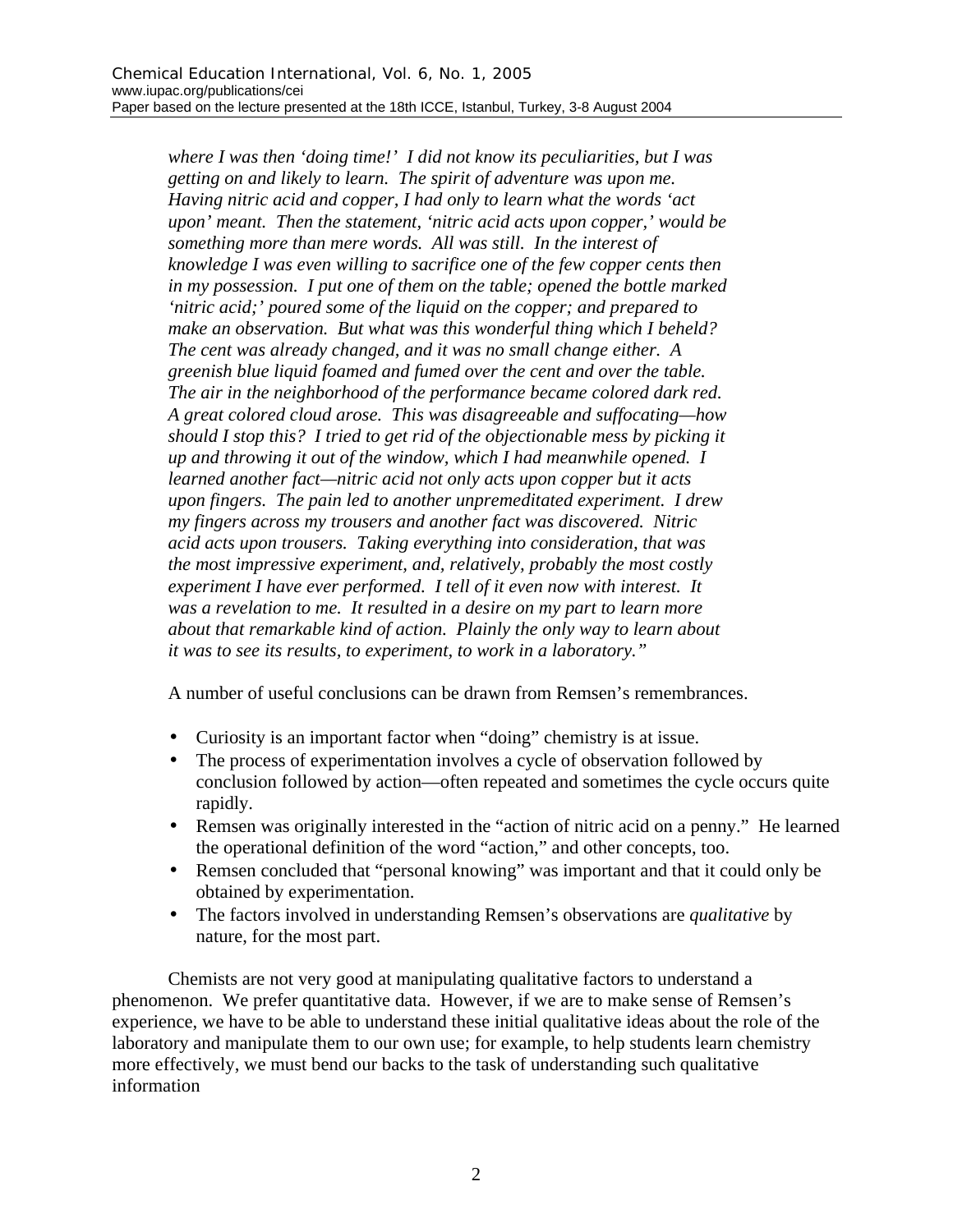# **HISTORICAL ANTECEDENTS OF LABORATORY INSTRUCTION**

The first formal laboratory-oriented instruction appeared in the early years of the  $19<sup>th</sup>$ century at German universities.

- 1806 F. Stromeyer at Göttingen
- 1807 N. Fuchs at Landschut
- 1811 J. Fischer at Jena
- 1824 J. von Liebig at Giessen

The best known of these is Liebig whose chemical interest was analysis, although he is mostly remembered as an organic chemist who was involved in the early days of unraveling the nature of organic compounds in terms of radicals and functional groups. The data from combustion analysis of organic compounds led to empirical formulas, which were important in evolving the concept of functional groups. From the point of view of Liebig's interest in organic chemistry, he needed trained analysts, so he focused his teaching on the intellectual needs of his discipline. He trained chemistry students to become proficient analysts who could then become involved in the analysis of the substance that formed the basis of his interest in organic chemistry. Liebig's model for using teaching laboratories as precursors for conducting research has persisted for a very long time. Indeed, some teaching chemists today maintain that exposing students to research at a very early stage of their development is the best way to help students learn chemistry. [2]

### **THE CURRENT VIEWS OF LABORATORY INSTRUCTION**

An inspection of the literature shows two dramatically opposed camps on the question of the usefulness of laboratory instruction in the educational process. One group considers laboratory instruction a worthless process; they do not see the pedagogical usefulness of such activities, probably because the Remsen-like experience is difficult to describe; it seems almost magical. On the other hand, there are many who will view laboratory instruction as a necessity and are willing to defend this point of view.

Several commentators have attempted to define the nature of laboratory instruction [3]. The laboratory should be a puzzle, not a land of the already known. It should not address issues that the student already knows to be true; that is, the laboratory should not be a place where the laws and concepts of chemistry are verified. In Pickering's words, "If laboratory is to illustrate something, let it be the scientific method. Let it be the place where experimental data drives conclusions." The laboratory experience, in Pickering's view, involves logical thinking and the willingness to be bound by data, which is the hallmark of science.

Another champion of the "necessary" point of view is H. I. Schlesinger, the great experimental boron chemist. Schlesinger [4] enumerated explicit goals for the laboratory. A laboratory experience should be designed to:

- Illustrate and clarify principles discussed in the classroom by actual contact with materials.
- Give the student a feeling of the reality of science by an encounter with phenomena, which, otherwise, might be no more than words. [Note the similarity of this idea to that of Remsen.]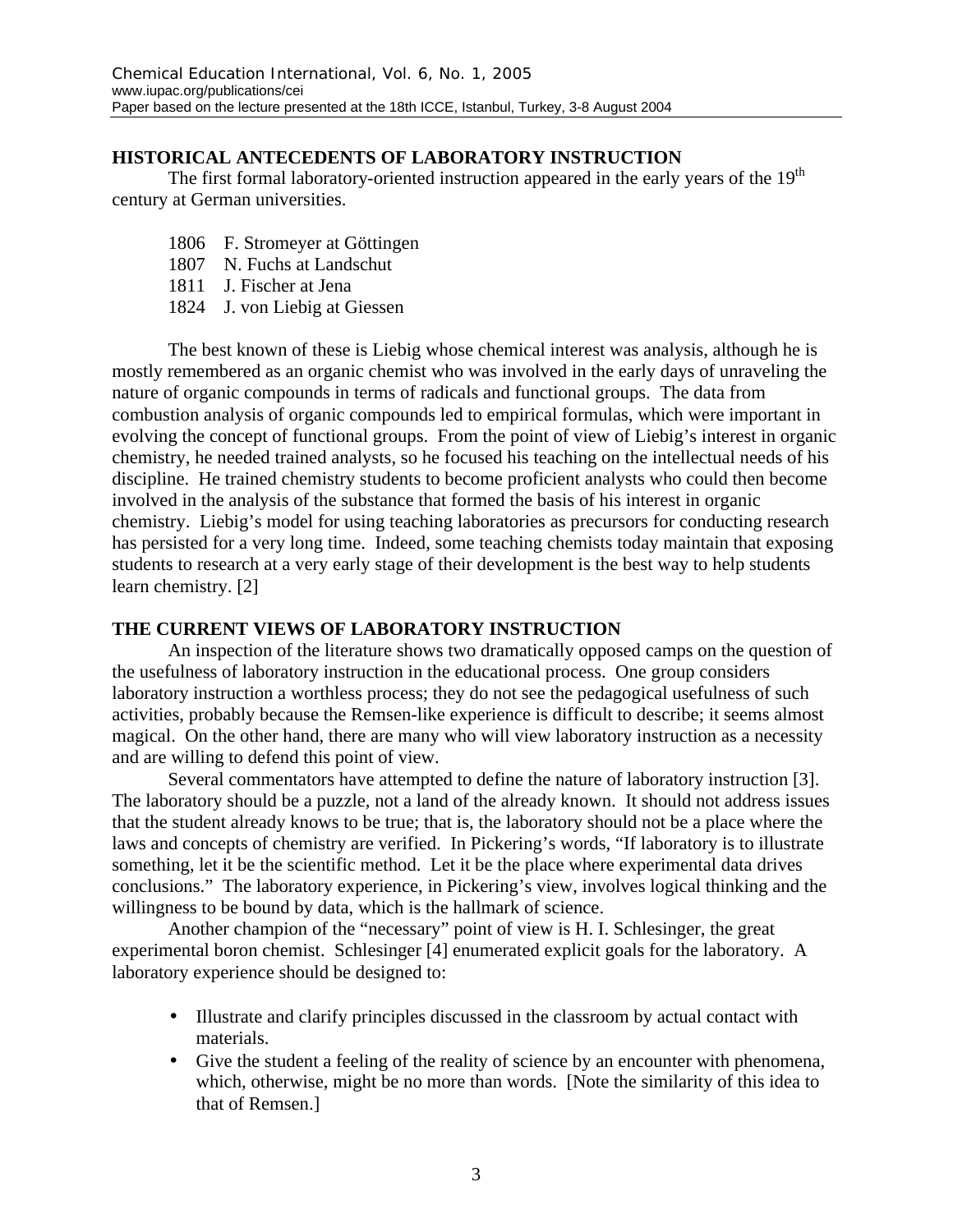- Make the facts of science easy enough to learn and impressive enough to remember.
- Give the student some insight into basic scientific laboratory methods and to train him/her in their use. [Note the relationship of this point to Liebig's general outlook in teaching students to do analysis.]

Using other words, we can summarize that the proponents of the importance of laboratory teaching generally agree that the process has several goals.

- Teach manipulative skills.
- "Understand" apparatus.
- Foster understanding of scientific inquiry.
	- Designing experiments.
	- Executing experiments.
	- Generating data.
	- Data analysis.
	- Interpreting data.
- Developing:
	- Attitudes toward science
	- Motivation
	- A control of science
	- A sense of success
- Concrete introduction to abstract concepts

# **THE CURRENT ENVIRONMENT OF TEACHING LABORATORIES**

Domin (5) has created a taxonomy of laboratory instructional styles (Figure 1).

|                            |                                 | <b>Descriptor</b>     |                           |
|----------------------------|---------------------------------|-----------------------|---------------------------|
| <b>Style</b><br>Expository | <b>Outcome</b><br>Predetermined | Approach<br>Deductive | <b>Procedure</b><br>Given |
| Inquiry                    | Undetermined                    | Inductive             | Student generated         |
| Discovery                  | Predetermined                   | Inductive             | Given                     |
| Problem-based              | Predetermined                   | Deductive             | Student generated         |

|  | Figure 1. Descriptors of the laboratory instruction styles. [5] |  |
|--|-----------------------------------------------------------------|--|
|  |                                                                 |  |

The Domin scheme describes a laboratory instructional "style" in terms of three (3) descriptors—*outcome*, *approach*, and *procedure*. An analysis by Domin of a number of published laboratory manuals indicates that expository laboratories are the most commonly employed (as implied from the use of the lab manual analyzed) in teaching first year introductory—laboratory courses. In other words, most laboratory experiments in which the beginning student engages are designed to prove something that the student already knows, a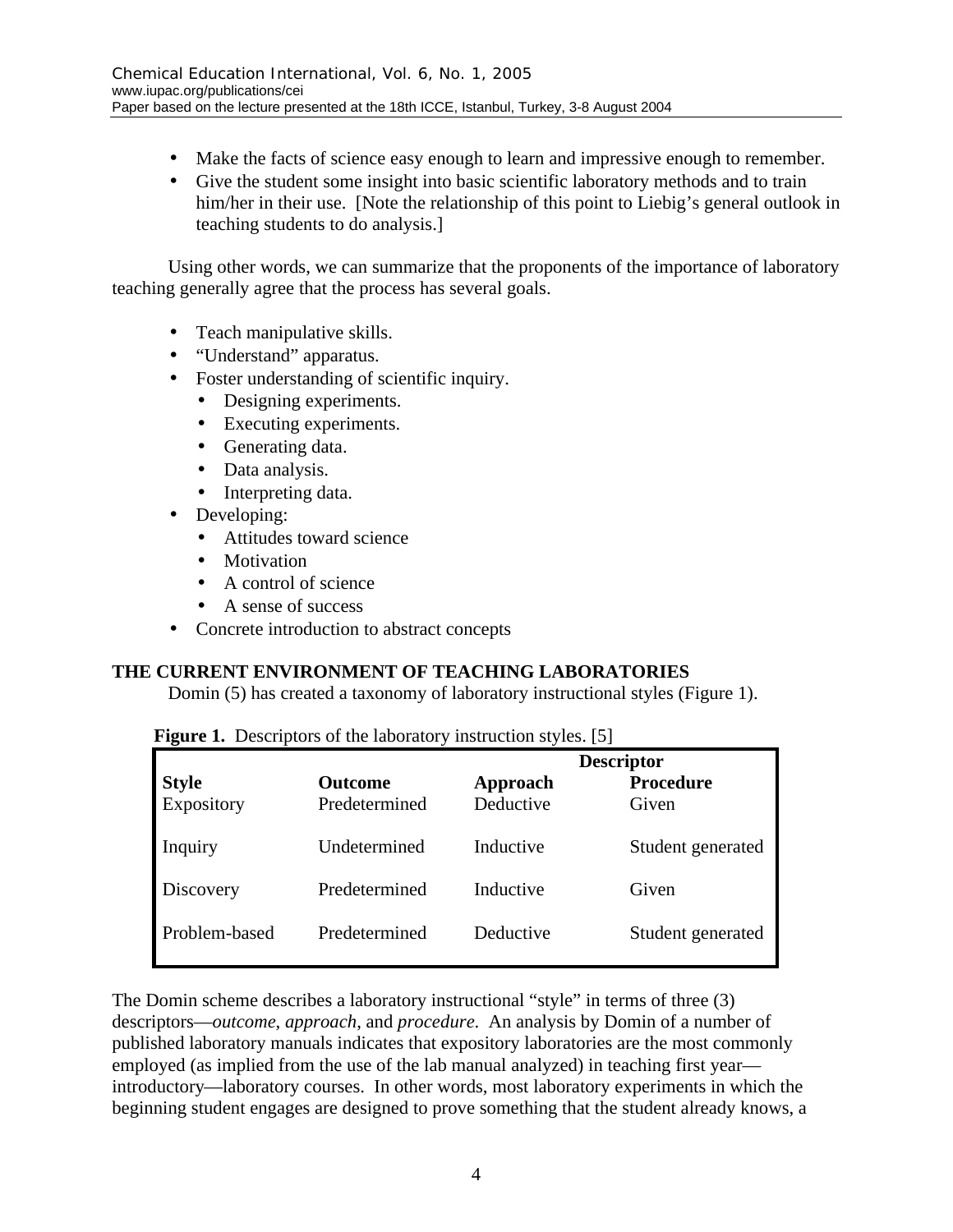consideration that is contrary to Pickering's point of view. Domin observed that most experiments in most laboratory manuals engage only the lower order intellectual skills in Bloom's taxonomy [6], namely, knowledge, comprehension, application. Seldom are the higher order skills of analysis, synthesis, and analysis engaged.

### **RESEARCH-ORIENTED LABORATORY EXPERIENCES**

A number of commentators [2] have suggested that Liebig's original concept, that laboratory should teach about research-oriented ideas, is a more effective approach to laboratory instruction. Research teaches the value of independent investigation and original thought. Original thought about chemical concepts is, perhaps, what beginning students of chemistry lack. A research experience stresses *how* and *why* rather than *what*. In addition, research is the medium by which chemistry changes and students should begin to understand early in their careers that chemistry is a viable and changing discipline—it is a work in progress; they should know the intellectual and physical methods by which the discipline changes. Recall Pickering's observation that "the hallmark of science is logical thinking and the willingness to be bound by data." Data, in the general sense, is observations that could be qualitative in nature (recall Remsen) as well as quantitative.

### **ESTABLISHING A LABORATORY-ORIENTED RESEARCH ENVIRONMENT**

Most teaching chemists are familiar with laboratory-oriented research experiences at the graduate level. But to create this kind of experience at the undergraduate level requires a dependable model. The Cognitive Apprenticeship Theory (CAT) [7] has been shown [8] to model the environment that exists in laboratories engaged in chemical research. CAT described the craft of research and, accordingly, should form the basis for a description of an undergraduate laboratory experience that should begin to help students learn chemistry more effectively. Traditional apprenticeships are the most common form of learning outside of the formal education system. Apprenticeship is not didactic teaching, but it is teaching by observation, coaching, and successive approximations. The CAT has been shown [8] to fit exactly the research laboratory environment found in most universities. CAT describes the human factors and the important content-oriented factors and their interactions that can be used to create a research environment in, for example, the first or second courses taken in the usual chemistry curriculum, e.g., general chemistry and organic chemistry laboratory.

We have used the CAT model to create a formal undergraduate laboratory course that incorporates many of the elements of research from the students' standpoint.

### **DIGITAL TECHNOLOGY IN THE TEACHING LABORATORY.**

Chemistry has become increasingly useful to an increasing number of students with a widening spectrum of professional interests that are not centered on chemistry, but include a large component of chemical thought. These students are not chemistry majors; rather they are studying disciplines, e.g., molecular biology and material sciences, that require a depth of understanding of core concepts equivalent to that of chemistry majors. If we are to continue to service this increasing number of students in general chemistry and organic chemistry, we need the assistance of teaching-learning techniques involving digital technology. The basic core problem in such environments, e.g., multiple—perhaps  $60$ —small laboratory sections ( $\sim$ 20 students) is the administration and logistics that involve the "busy work" of teaching and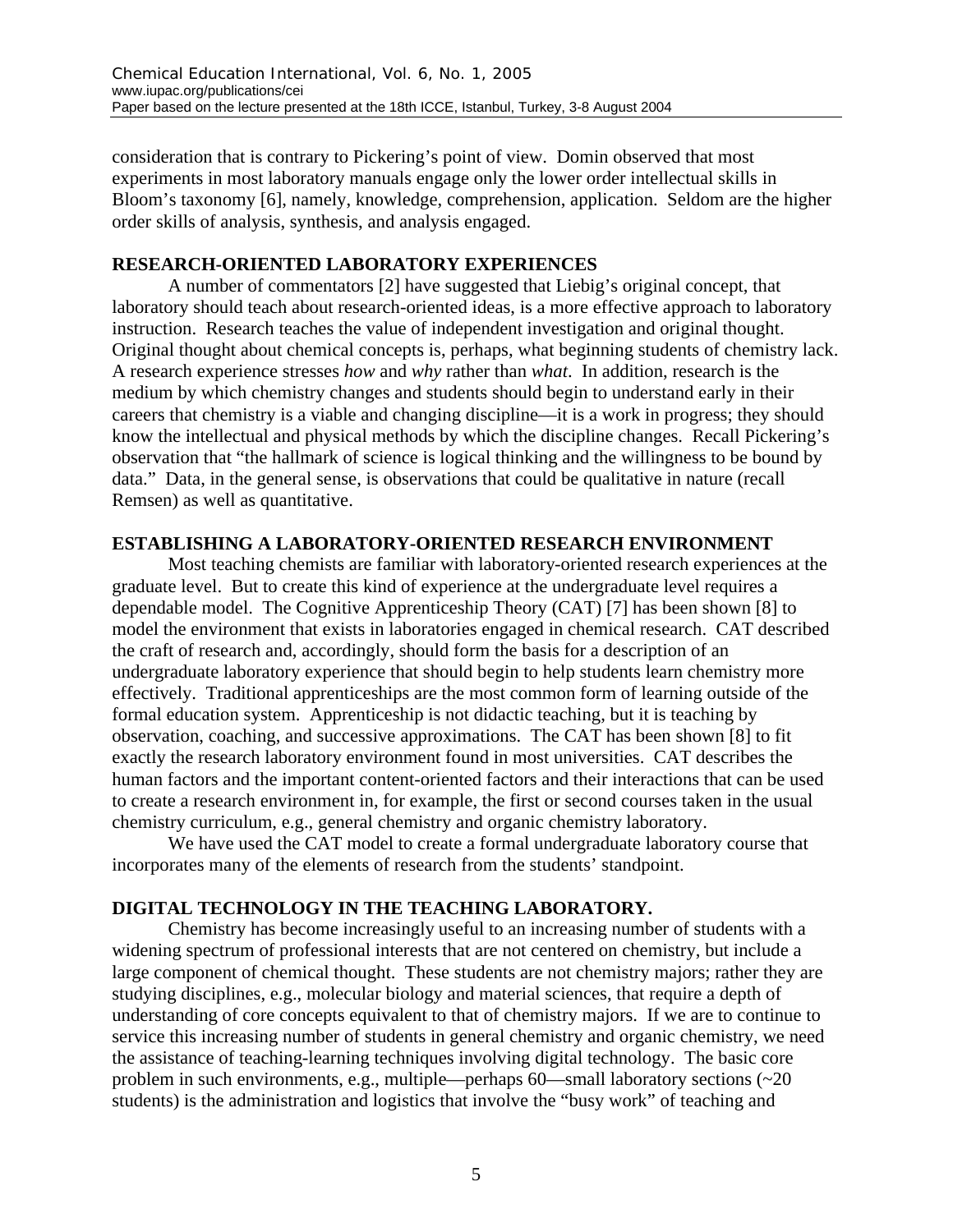learning; for example, the creation, distribution, collection, grading, and record keeping of the classical elements of instruction such as homework, quizzes, and examinations. Classical laboratory instruction involves not only these elements of instruction, but, additionally, pre- and post-laboratory activities that must also involve the same kind of logistics of creation, distribution, collection, grading, and record keeping. Appropriate pre-laboratory activities are designed to prepare the student for his/her laboratory experience, while post-laboratory activities help the students integrate their laboratory experiences into their current personal knowledge, as described by the constructivist theory [9]. Digital technology can be used to intervene in the students' ability to collect high quality data and assist in the analysis of that data. In our course designed for biology students using the CAT model, key experimental techniques involve spectroscopy and titrations. By using computer controlled diode array spectrometers, students are enabled to collect vast quantities of reliable data in the UV-visible region of the spectrum. Thus, experiments involving these instruments can be repeated at will—a full spectrum requires ~ 10 seconds to capture in digital form—which also permits a student to perform reasonably sophisticated data analysis repeatedly and rapidly. We have adapted the principle of the Mariotte bottle [10] to create a fast titration process; a full titration curve can be obtained in digital form in  $\sim$  15 seconds. Clearly, the advantages that accrue to the ability to obtain fast and reproducible spectroscopic data also apply to the titration data.

The point to this brief description of our instrumental approach in the general chemistry laboratory is that students are empowered with research-level tools to obtain quality and demonstrably repeatable data on fairly sophisticated chemical systems, e.g., unknown matrices that authentically reflect real world systems, e.g., soft drinks and other "supermarket-oriented" products.

The simulation of experiments is another use of digital technology in the beginning laboratory. In our view, simulations should *augment*, not replace, experiments. For example, appropriate simulations can be used to good effect to anticipate a wet laboratory experiment as a pre-laboratory experience [11]. Simulations also can be useful to extend wet laboratory experiments to produce an overall experience that is richer than the wet-laboratory experience alone. For example, a simple kinetic experiment (e.g., a clock reaction) can be performed by the student at room temperature on a desktop using simple equipment. But that experiment can be enriched by providing a simulation mode that requires the student to choose the usual experimental parameters, e.g., concentrations, as well as a temperature other than room temperature. By this approach, students can begin to collect data from which activation parameters for chemical processes can be extracted. Numerous examples of useful simulations can be found in the *Journal of Chemical Education*.

In summary, if we are to fulfill our laboratory-oriented teaching obligation to an increasing number of students based on a research model, we must involve the use of digital technology in:

- The administration and logistics of large multiple section courses.
- The intervention in experiments that students perform to produce greater amounts of quality data that allow them to make decisions and judgments about their experiments.
- Simulations which allow students to have a richer laboratory experience.